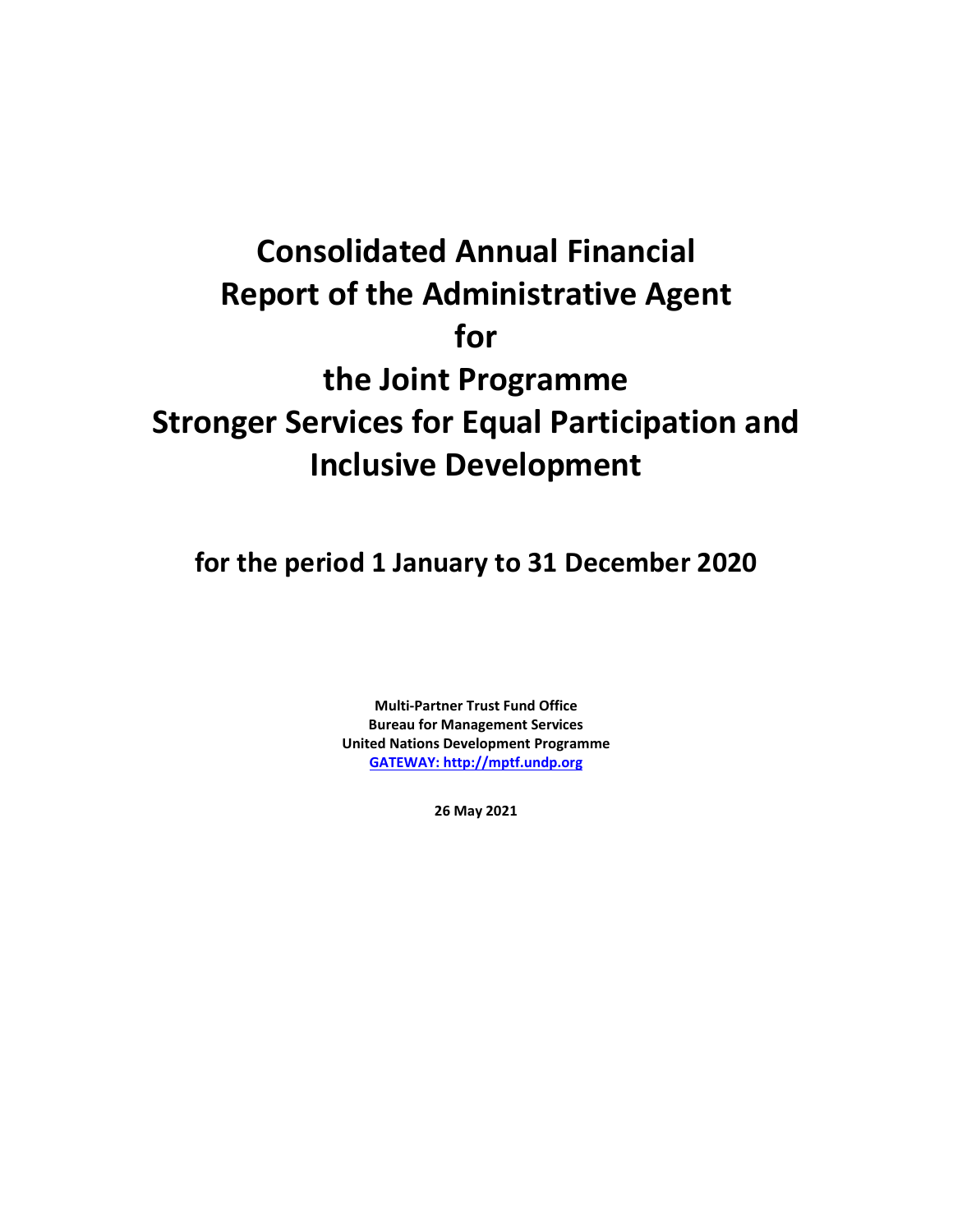# **PARTICIPATING ORGANIZATIONS CONTRIBUTORS**



United Nations Development Programme



United Nations Children's Fund



RUSSIAN FEDERATION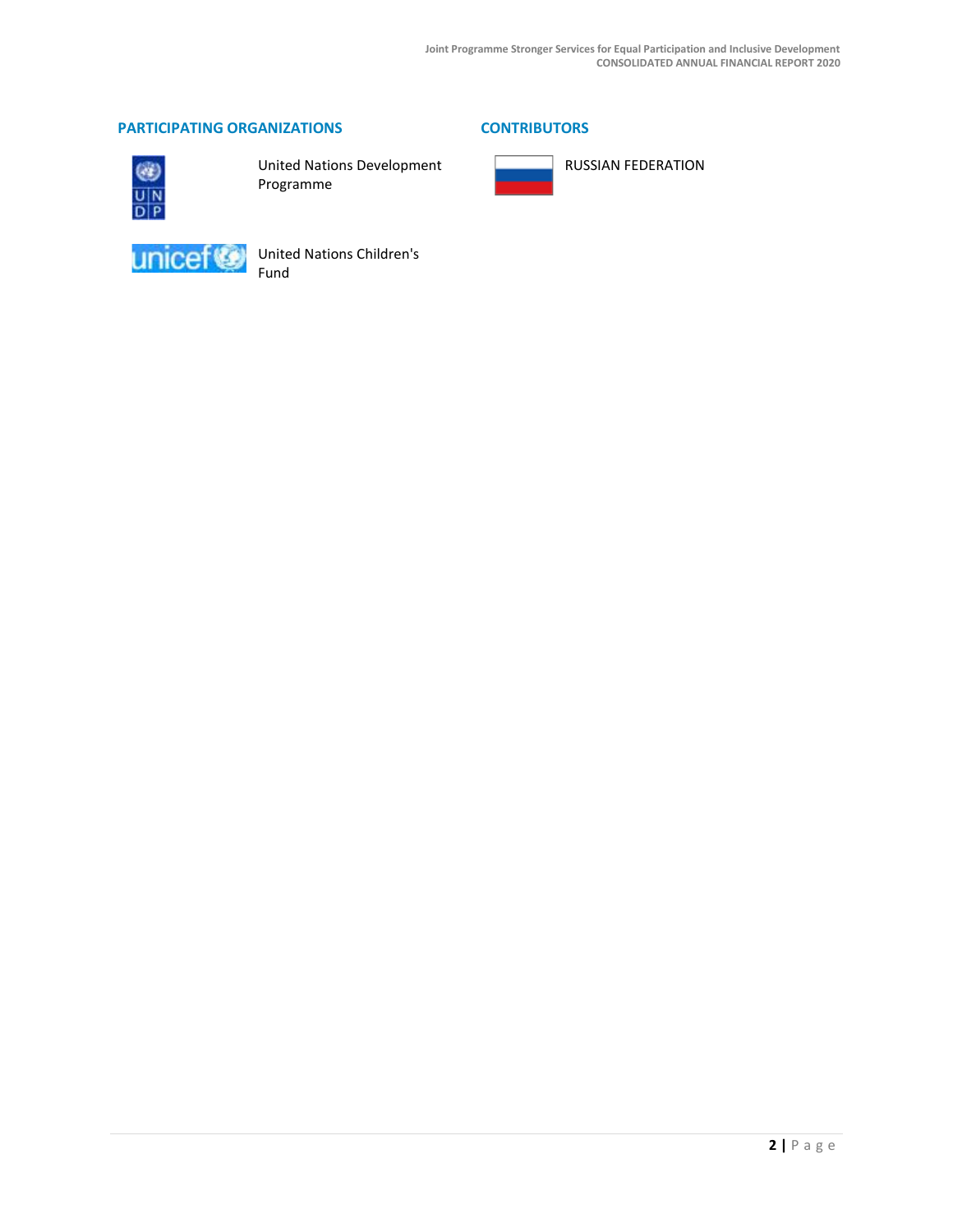#### **DEFINITIONS**

#### **Allocation**

Amount approved by the Steering Committee for a project/programme.

#### **Approved Project/Programme**

A project/programme including budget, etc., that is approved by the Steering Committee for fund allocation purposes.

#### **Contributor Commitment**

Amount(s) committed by a donor to a Fund in a signed Standard Administrative Arrangement with the UNDP Multi-Partner Trust Fund Office (MPTF Office), in its capacity as the Administrative Agent. A commitment may be paid or pending payment.

#### **Contributor Deposit**

Cash deposit received by the MPTF Office for the Fund from a contributor in accordance with a signed Standard Administrative Arrangement.

#### **Delivery Rate**

The percentage of funds that have been utilized, calculated by comparing expenditures reported by a Participating Organization against the 'net funded amount'.

#### **Indirect Support Costs**

A general cost that cannot be directly related to any particular programme or activity of the Participating Organizations. UNDG policy establishes a fixed indirect cost rate of 7% of programmable costs.

#### **Net Funded Amount**

Amount transferred to a Participating Organization less any refunds transferred back to the MPTF Office by a Participating Organization.

#### **Participating Organization**

A UN Organization or other inter-governmental Organization that is an implementing partner in a Fund, as represented by signing a Memorandum of Understanding (MOU) with the MPTF Office for a particular Fund.

#### **Project Expenditure**

The sum of expenses and/or expenditure reported by all Participating Organizations for a Fund irrespective of which basis of accounting each Participating Organization follows for donor reporting.

#### **Project Financial Closure**

A project or programme is considered financially closed when all financial obligations of an operationally completed project or programme have been settled, and no further financial charges may be incurred.

#### **Project Operational Closure**

A project or programme is considered operationally closed when all programmatic activities for which Participating Organization(s) received funding have been completed.

#### **Project Start Date**

Date of transfer of first instalment from the MPTF Office to the Participating Organization.

#### **Total Approved Budget**

This represents the cumulative amount of allocations approved by the Steering Committee.

#### **US Dollar Amount**

The financial data in the report is recorded in US Dollars and due to rounding off of numbers, the totals may not add up.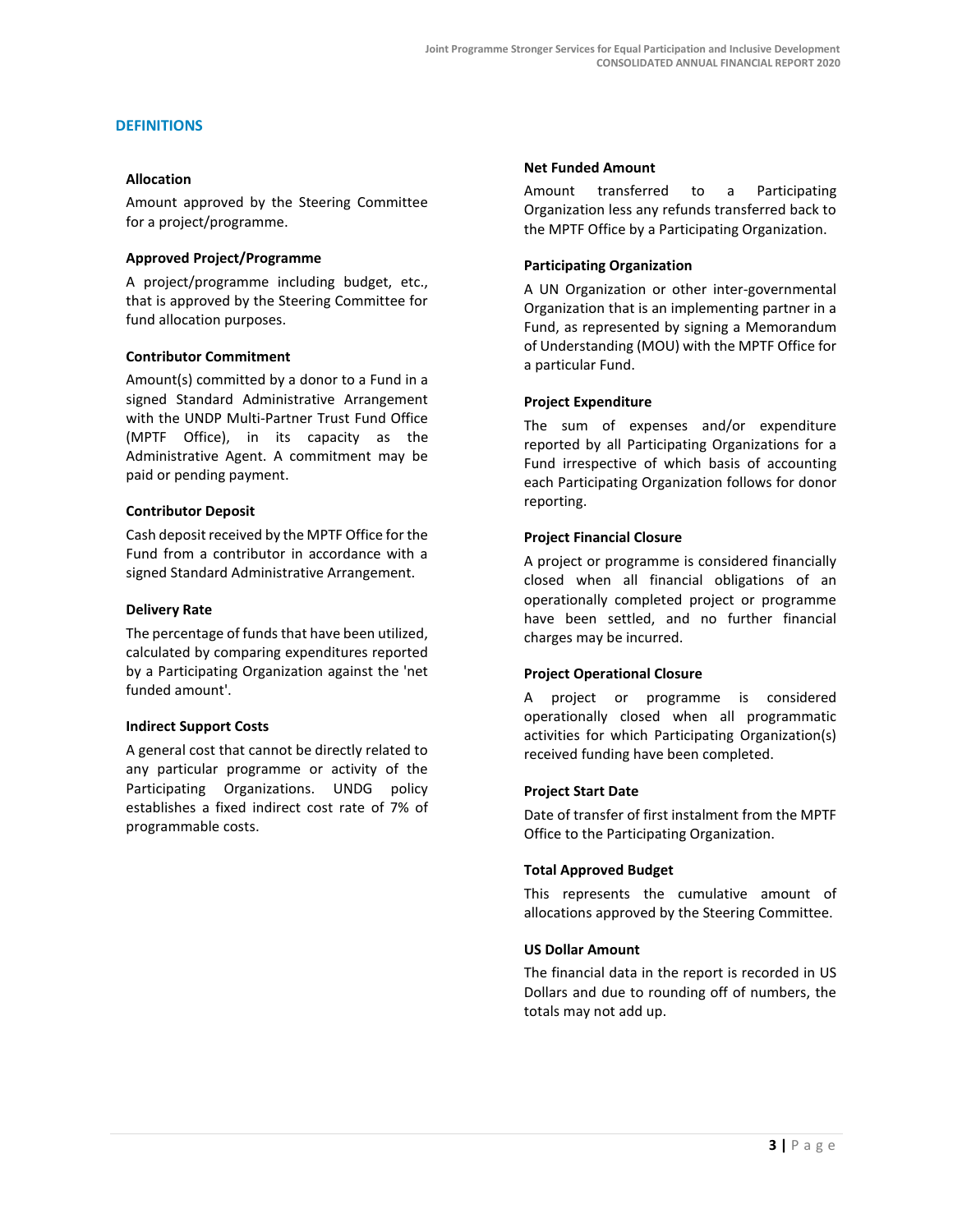# **TABLE OF CONTENTS**

| 10 |
|----|
|    |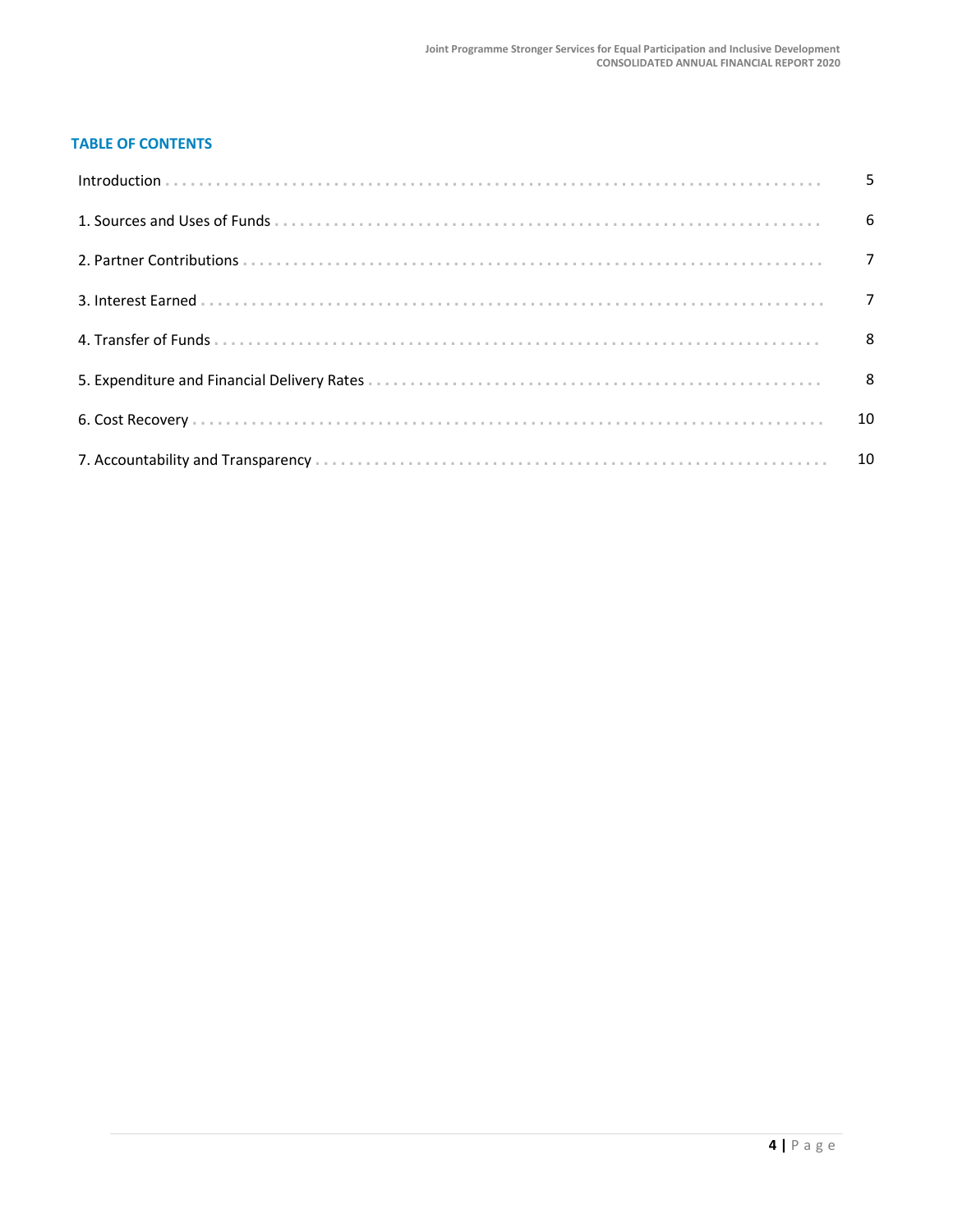#### **INTRODUCTION**

This Consolidated Annual Financial Report of the **Joint Programme Stronger Services for Equal Participation and Inclusive Development (JP Armenia Equal Participation)** is prepared by the United Nations Development Programme (UNDP) Multi-Partner Trust Fund Office (MPTF Office) in fulfillment of its obligations as Administrative Agent, as per the terms of Reference (TOR), the Memorandum of Understanding (MOU) signed between the UNDP MPTF Office and the Participating Organizations, and the Standard Administrative Arrangement (SAA) signed with contributors.

The MPTF Office, as Administrative Agent, is responsible for concluding an MOU with Participating Organizations and SAAs with contributors.

It receives, administers and manages contributions, and disburses these funds to the Participating Organizations. The Administrative Agent prepares and submits annual consolidated financial reports, as well as regular financial statements, for transmission to contributors.

This consolidated financial report covers the period 1 January to 31 December **2020** and provides financial data on progress made in the implementation of projects of the **JP Armenia Equal Participation**. It is posted on the MPTF Office GATEWAY [\(http://mptf.undp.org/factsheet/fund/JAM00\)](http://mptf.undp.org/factsheet/fund/JAM00).

The financial data in the report is recorded in US Dollars and due to rounding off of numbers, the totals may not add up.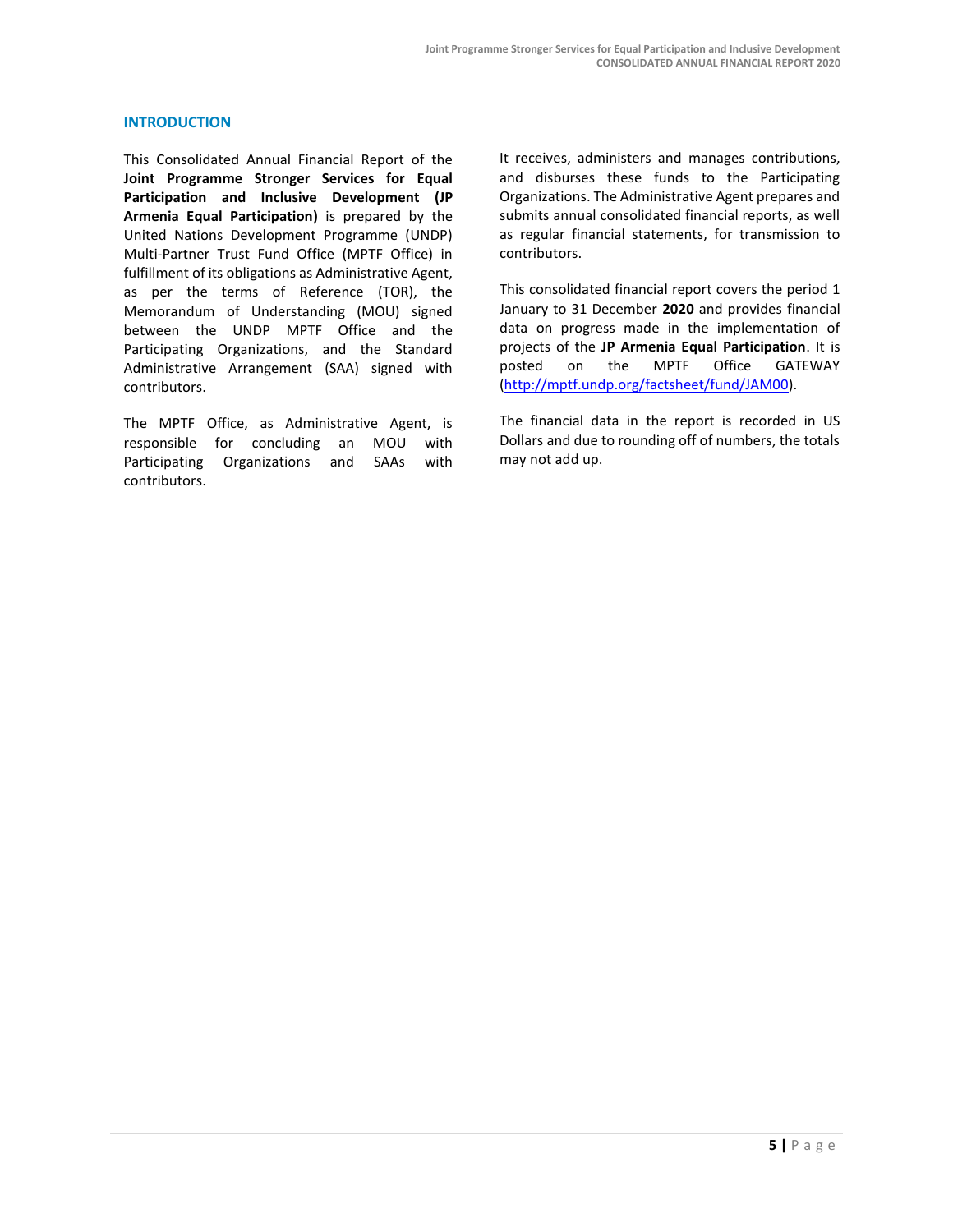#### **2020 FINANCIAL PERFORMANCE**

This chapter presents financial data and analysis of the **JP Armenia Equal Participation** using the passthrough funding modality as of 31 December **2020**. Financial information for this Fund is also available on the MPTF Office GATEWAY, at the following address:

[http://mptf.undp.org/factsheet/fund/JAM00.](http://mptf.undp.org/factsheet/fund/JAM00)

#### **1. SOURCES AND USES OF FUNDS**

As of 31 December **2020**, **1** contributors deposited US\$ **3,082,320** in contributions and US\$ **7,052** was earned in interest.

The cumulative source of funds was US\$ **3,089,372** (see respectively, Tables 2 and 3).

Of this amount, US\$ **995,413** has been net funded to **2** Participating Organizations, of which US\$ **88,547** has been reported as expenditure. The Administrative Agent fee has been charged at the approved rate of 1% on deposits and amounts to US\$ **30,823**. Table 1 provides an overview of the overall sources, uses, and balance of the **JP Armenia Equal Participation** as of 31 December 2020.

#### **Table 1. Financial Overview, as of 31 December 2020 (in US Dollars)**

|                                                                 | Annual 2019 | Annual 2020 | <b>Cumulative</b> |
|-----------------------------------------------------------------|-------------|-------------|-------------------|
| <b>Sources of Funds</b>                                         |             |             |                   |
| Contributions from donors                                       |             | 3,082,320   | 3,082,320         |
| Fund Earned Interest and Investment Income                      |             | 7,052       | 7,052             |
| Interest Income received from Participating Organizations       |             |             |                   |
| Refunds by Administrative Agent to Contributors                 |             |             |                   |
| Fund balance transferred to another MDTF                        |             |             |                   |
| Other Income                                                    |             |             |                   |
| <b>Total: Sources of Funds</b>                                  |             | 3,089,372   | 3,089,372         |
| <b>Use of Funds</b>                                             |             |             |                   |
| <b>Transfers to Participating Organizations</b>                 |             | 995,413     | 995,413           |
| Refunds received from Participating Organizations               |             |             |                   |
| <b>Net Funded Amount</b>                                        |             | 995,413     | 995,413           |
| <b>Administrative Agent Fees</b>                                |             | 30,823      | 30,823            |
| Direct Costs: (Steering Committee, Secretariatetc.)             |             |             |                   |
| <b>Bank Charges</b>                                             |             | 16          | 16                |
| <b>Other Expenditures</b>                                       |             |             |                   |
| <b>Total: Uses of Funds</b>                                     |             | 1,026,252   | 1,026,252         |
| Change in Fund cash balance with Administrative Agent           |             | 2,063,119   | 2,063,119         |
| Opening Fund balance (1 January)                                |             |             |                   |
| <b>Closing Fund balance (31 December)</b>                       |             | 2,063,119   | 2,063,119         |
| Net Funded Amount (Includes Direct Cost)                        |             | 995,413     | 995,413           |
| Participating Organizations' Expenditure (Includes Direct Cost) |             | 88,547      | 88,547            |
| <b>Balance of Funds with Participating Organizations</b>        |             |             | 906,866           |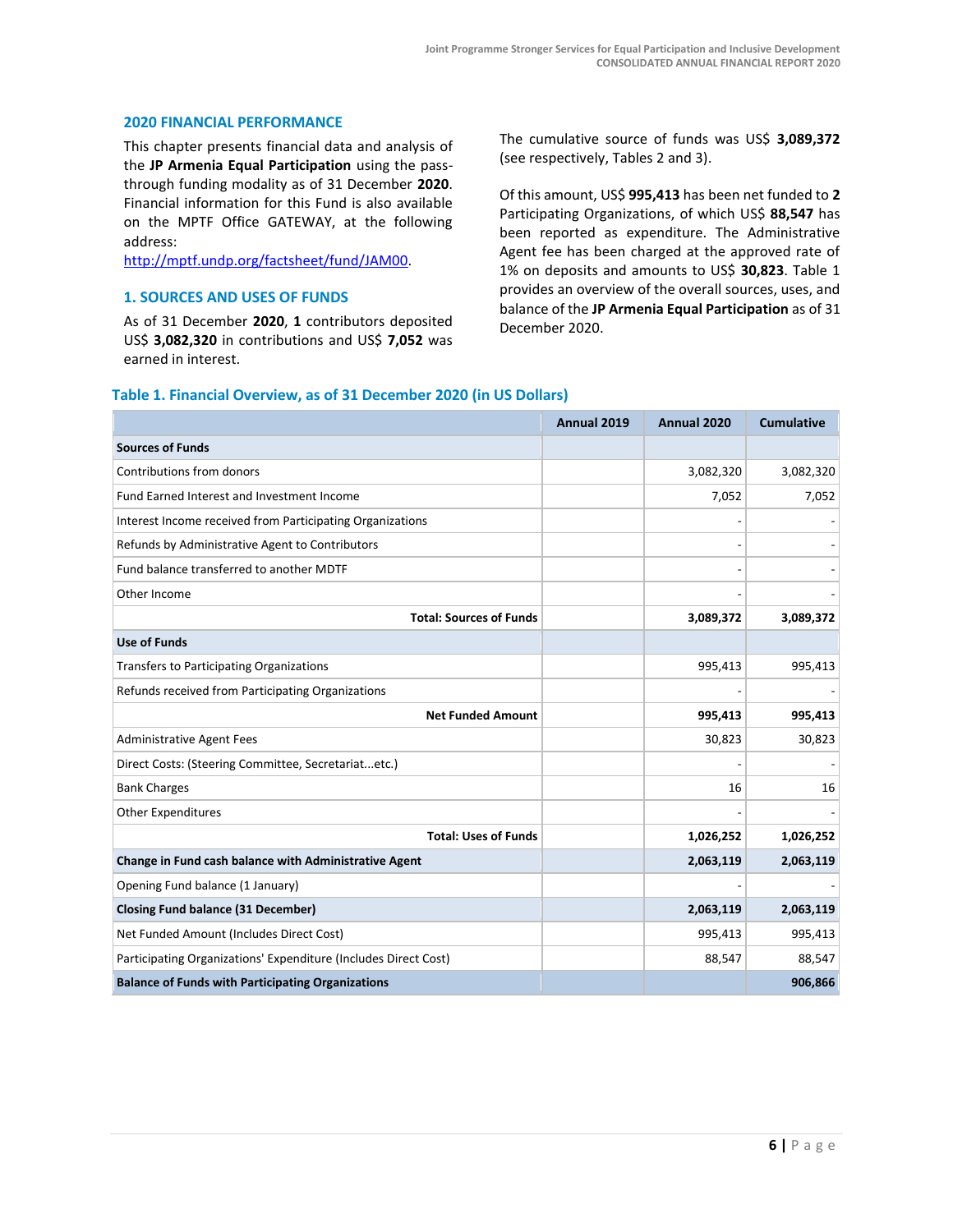# **2. PARTNER CONTRIBUTIONS**

Table 2 provides information on cumulative contributions received from all contributors to this Fund as of 31 December **2020**.

The **JP Armenia Equal Participation** is currently being financed by **1** contributors, as listed in the table below.

The table below includes commitments made up to 31 December **2020** through signed Standard Administrative Agreements, and deposits made through **2020**. It does not include commitments that were made to the fund beyond **2020**.

#### **Table 2. Contributors' Commitments and Deposits, as of 31 December 2020 (in US Dollars)**

| <b>Contributors</b>               | Total<br><b>Commitments</b> | <b>Prior Years</b><br>as of 31-Dec-2019<br><b>Deposits</b> | <b>Current Year</b><br>Jan-Dec-2020<br><b>Deposits</b> | <b>Total</b><br><b>Deposits</b> |
|-----------------------------------|-----------------------------|------------------------------------------------------------|--------------------------------------------------------|---------------------------------|
| RUSSIAN FEDERATION, Government of | 3,082,320                   | -                                                          | 3,082,320                                              | 3,082,320                       |
| <b>Grand Total</b>                | 3,082,320                   |                                                            | 3,082,320                                              | 3,082,320                       |

#### **3. INTEREST EARNED**

Interest income is earned in two ways: 1) on the balance of funds held by the Administrative Agent (Fund earned interest), and 2) on the balance of funds held by the Participating Organizations (Agency earned interest) where their Financial Regulations and Rules allow return of interest to the AA.

As of 31 December **2020**, Fund earned interest amounts to US\$ **7,052**.

Details are provided in the table below.

#### **Table 3. Sources of Interest and Investment Income, as of 31 December 2020 (in US Dollars)**

| <b>Interest Earned</b>                     | <b>Prior Years</b><br>as of 31-Dec-2019 | <b>Current Year</b><br>Jan-Dec-2020 | Total |
|--------------------------------------------|-----------------------------------------|-------------------------------------|-------|
| <b>Administrative Agent</b>                |                                         |                                     |       |
| Fund Earned Interest and Investment Income |                                         | 7,052                               | 7,052 |
| <b>Total: Fund Earned Interest</b>         |                                         | 7,052                               | 7,052 |
| <b>Participating Organization</b>          |                                         |                                     |       |
| <b>Total: Agency earned interest</b>       |                                         |                                     |       |
| <b>Grand Total</b>                         |                                         | 7,052                               | 7,052 |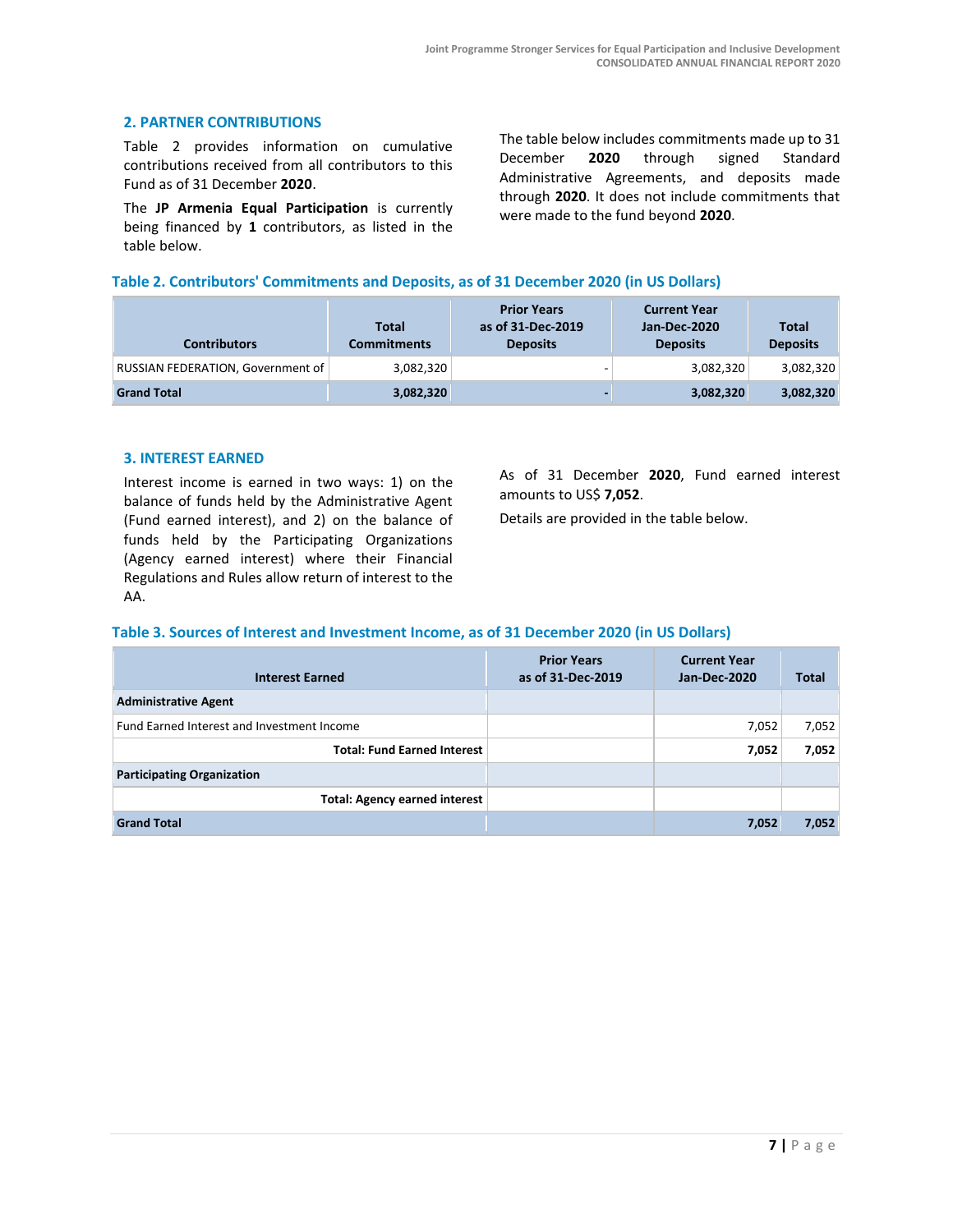### **4. TRANSFER OF FUNDS**

Allocations to Participating Organizations are approved by the Steering Committee and disbursed by the Administrative Agent. As of 31 December **2020**, the AA has transferred US\$ **995,413** to **2** Participating Organizations (see list below).

**4.1 TRANSFER BY PARTICIPATING ORGANIZATION**

Table 4 provides additional information on the refunds received by the MPTF Office, and the net funded amount for each of the Participating Organizations.

|                 | Table 4. Transfer, Refund, and Net Funded Amount by Participating Organization, as of 31 December 2020 |  |  |
|-----------------|--------------------------------------------------------------------------------------------------------|--|--|
| (in US Dollars) |                                                                                                        |  |  |

| Prior Years as of 31-Dec-2019<br><b>Participating</b> |                  |                | <b>Current Year Jan-Dec-2020</b> |                  |                | Total             |                  |                |                   |
|-------------------------------------------------------|------------------|----------------|----------------------------------|------------------|----------------|-------------------|------------------|----------------|-------------------|
| <b>Organization</b>                                   | <b>Transfers</b> | <b>Refunds</b> | <b>Net Funded</b>                | <b>Transfers</b> | <b>Refunds</b> | <b>Net Funded</b> | <b>Transfers</b> | <b>Refunds</b> | <b>Net Funded</b> |
| <b>UNDP</b>                                           |                  |                |                                  | 550,000          |                | 550.000           | 550.000          |                | 550,000           |
| <b>UNICEF</b>                                         |                  |                |                                  | 445.413          |                | 445.413           | 445.413          |                | 445,413           |
| <b>Grand Total</b>                                    |                  |                |                                  | 995,413          |                | 995.413           | 995.413          |                | 995,413           |

# **5. EXPENDITURE AND FINANCIAL DELIVERY RATES**

All final expenditures reported for the year **2020** were submitted by the Headquarters of the Participating Organizations. These were consolidated by the MPTF Office.

Project expenditures are incurred and monitored by each Participating Organization, and are reported as per the agreed upon categories for inter-agency harmonized reporting. The reported expenditures were submitted via the MPTF Office's online expenditure reporting tool. The **2020** expenditure data has been posted on the MPTF Office GATEWAY at [http://mptf.undp.org/factsheet/fund/JAM00.](http://mptf.undp.org/factsheet/fund/JAM00)

# **5.1 EXPENDITURE REPORTED BY PARTICIPATING ORGANIZATION**

In **2020**, US\$ **995,413** was net funded to Participating Organizations, and US\$ **88,547** was reported in expenditure.

As shown in table below, the cumulative net funded amount is US\$ **995,413** and cumulative expenditures reported by the Participating Organizations amount to US\$ **88,547**. This equates to an overall Fund expenditure delivery rate of **9** percent.

# **Table 5.1 Net Funded Amount, Reported Expenditure, and Financial Delivery by Participating Organization, as of 31 December 2020 (in US Dollars)**

|                               |                           |                                    | <b>Expenditure</b>                      |                                            |                   |                           |
|-------------------------------|---------------------------|------------------------------------|-----------------------------------------|--------------------------------------------|-------------------|---------------------------|
| Participating<br>Organization | Approved<br><b>Amount</b> | <b>Net Funded</b><br><b>Amount</b> | <b>Prior Years</b><br>as of 31-Dec-2019 | <b>Current Year</b><br><b>Jan-Dec-2020</b> | <b>Cumulative</b> | <b>Delivery Rate</b><br>% |
| <b>UNDP</b>                   | 1,566,788                 | 550,000                            |                                         | 88,547                                     | 88.547            | 16.10                     |
| <b>UNICEF</b>                 | 1,484,709                 | 445.413                            |                                         |                                            |                   | 0                         |
| <b>Grand Total</b>            | 3,051,497                 | 995,413                            |                                         | 88,547                                     | 88,547            | 8.90                      |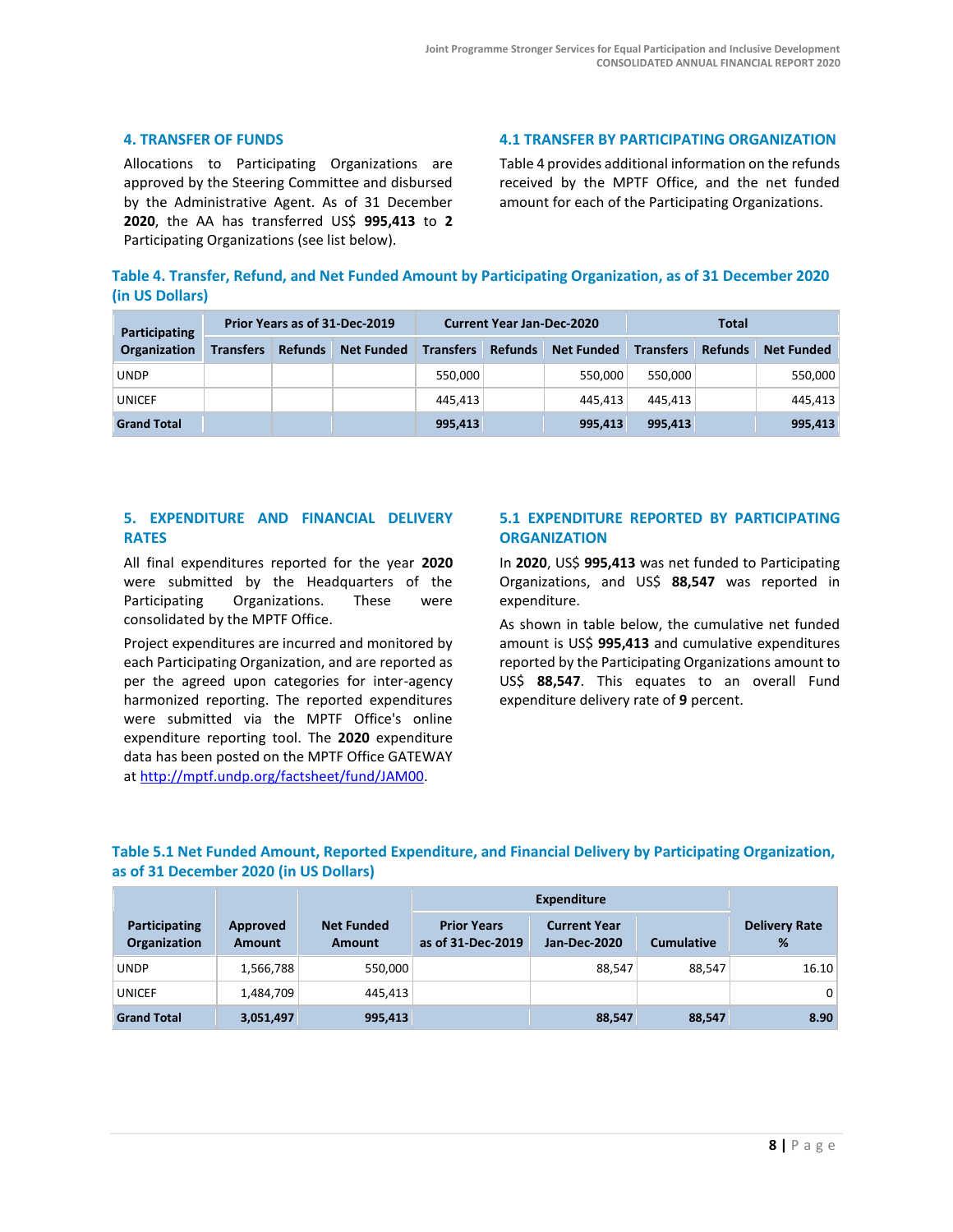# **5.2 EXPENDITURE REPORTED BY CATEGORY**

Project expenditures are incurred and monitored by each Participating Organization and are reported as per the agreed categories for inter-agency harmonized reporting. See table below.

#### **2012 CEB Expense Categories**

- 1. Staff and personnel costs
- 2. Supplies, commodities and materials
- 3. Equipment, vehicles, furniture and depreciation
- 4. Contractual services
- 5. Travel
- 6. Transfers and grants
- 7. General operating expenses
- 8. Indirect costs

\_\_\_\_\_\_\_\_\_\_\_\_\_\_\_\_\_\_\_\_\_\_

## **Table 5.2 Expenditure by UNDG Budget Category, as of 31 December 2020 (in US Dollars)**

|                                                 |                                         | <b>Expenditure</b>                         |              |                                                        |  |
|-------------------------------------------------|-----------------------------------------|--------------------------------------------|--------------|--------------------------------------------------------|--|
| Category                                        | <b>Prior Years</b><br>as of 31-Dec-2019 | <b>Current Year</b><br><b>Jan-Dec-2020</b> | <b>Total</b> | Percentage of<br><b>Total</b><br><b>Programme Cost</b> |  |
| Staff and personnel costs                       |                                         | 1,000                                      | 1,000        | 1.21                                                   |  |
| Supplies, commodities and materials             |                                         | 55,697                                     | 55,697       | 67.31                                                  |  |
| Equipment, vehicles, furniture and depreciation |                                         | 2,263                                      | 2,263        | 2.73                                                   |  |
| <b>Contractual Services</b>                     |                                         | 19,324                                     | 19,324       | 23.35                                                  |  |
| Travel                                          |                                         |                                            |              |                                                        |  |
| <b>Transfers and Grants</b>                     |                                         |                                            |              |                                                        |  |
| <b>General Operating</b>                        |                                         | 4,467                                      | 4,467        | 5.40                                                   |  |
| <b>Programme Costs Total</b>                    |                                         | 82,751                                     | 82,751       | 100.00                                                 |  |
| <sup>1</sup> Indirect Support Costs Total       |                                         | 5,796                                      | 5,796        | 7.00                                                   |  |
| <b>Total</b>                                    |                                         | 88,547                                     | 88,547       |                                                        |  |

**1 Indirect Support Costs** charged by Participating Organization, based on their financial regulations, can be deducted upfront or at a later stage during implementation. The percentage may therefore appear to exceed the 7% agreed-upon for on-going projects. Once projects are financially closed, this number is not to exceed 7%.